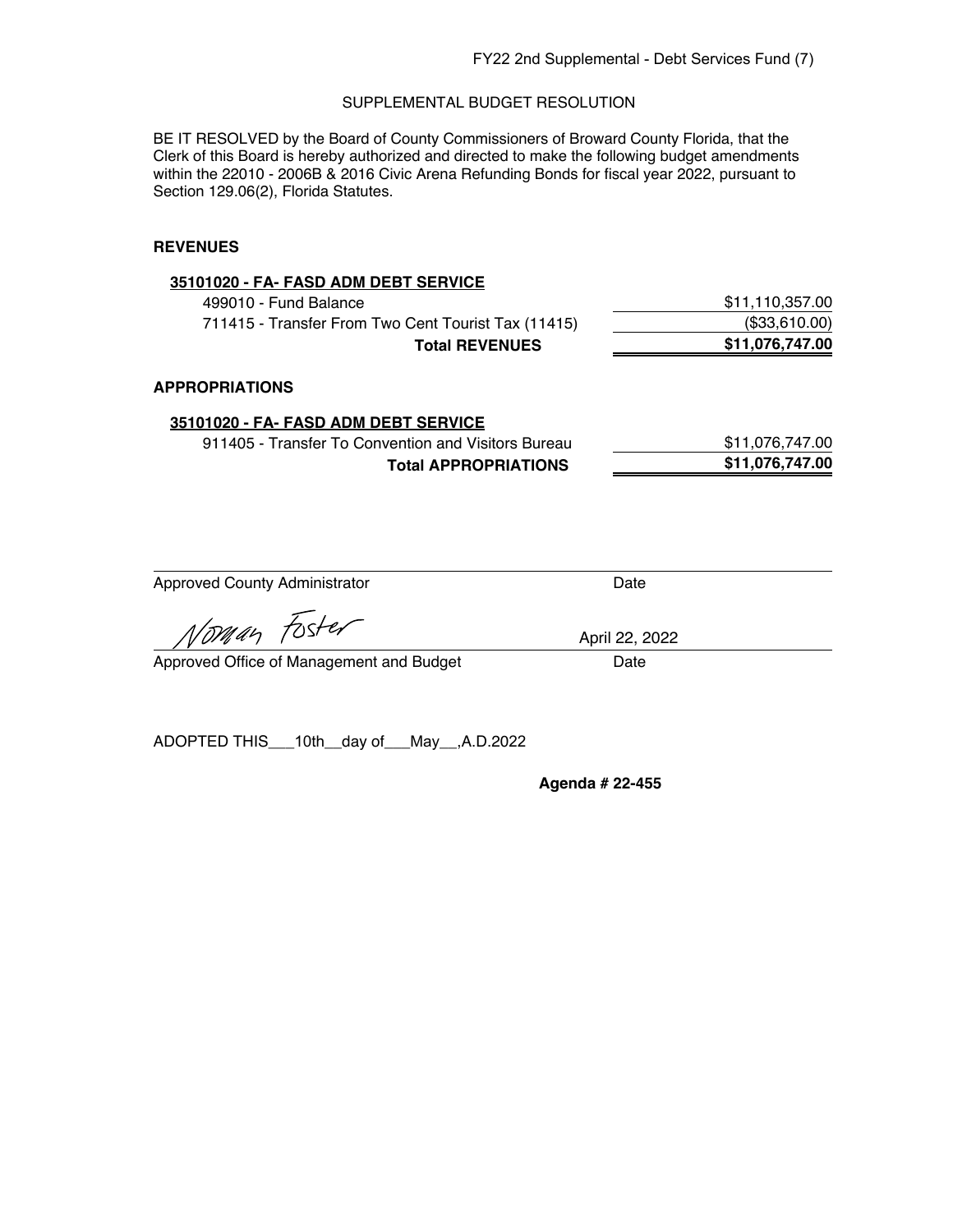BE IT RESOLVED by the Board of County Commissioners of Broward County Florida, that the Clerk of this Board is hereby authorized and directed to make the following budget amendments within the 21010 - 2007A Libraries General Obligation Refunding Bonds for fiscal year 2022, pursuant to Section 129.06(2), Florida Statutes.

#### **REVENUES**

| 35101020 - FA- FASD ADM DEBT SERVICE                     |             |
|----------------------------------------------------------|-------------|
| 499010 - Fund Balance                                    | \$91,243.00 |
| <b>Total REVENUES</b>                                    | \$91,243.00 |
| <b>APPROPRIATIONS</b>                                    |             |
| 35101020 - FA- FASD ADM DEBT SERVICE                     |             |
| 930205 - Transfer To General Capital Outlay Fund (30205) | \$91,243.00 |
| <b>Total APPROPRIATIONS</b>                              | \$91,243.00 |
|                                                          |             |

| <b>Approved County Administrator</b> | Date |
|--------------------------------------|------|
|--------------------------------------|------|

loman Foster

Approved Office of Management and Budget Date

ADOPTED THIS\_\_10th\_\_day of\_\_May\_\_\_\_\_\_\_,A.D.2022

**Agenda # 22-455**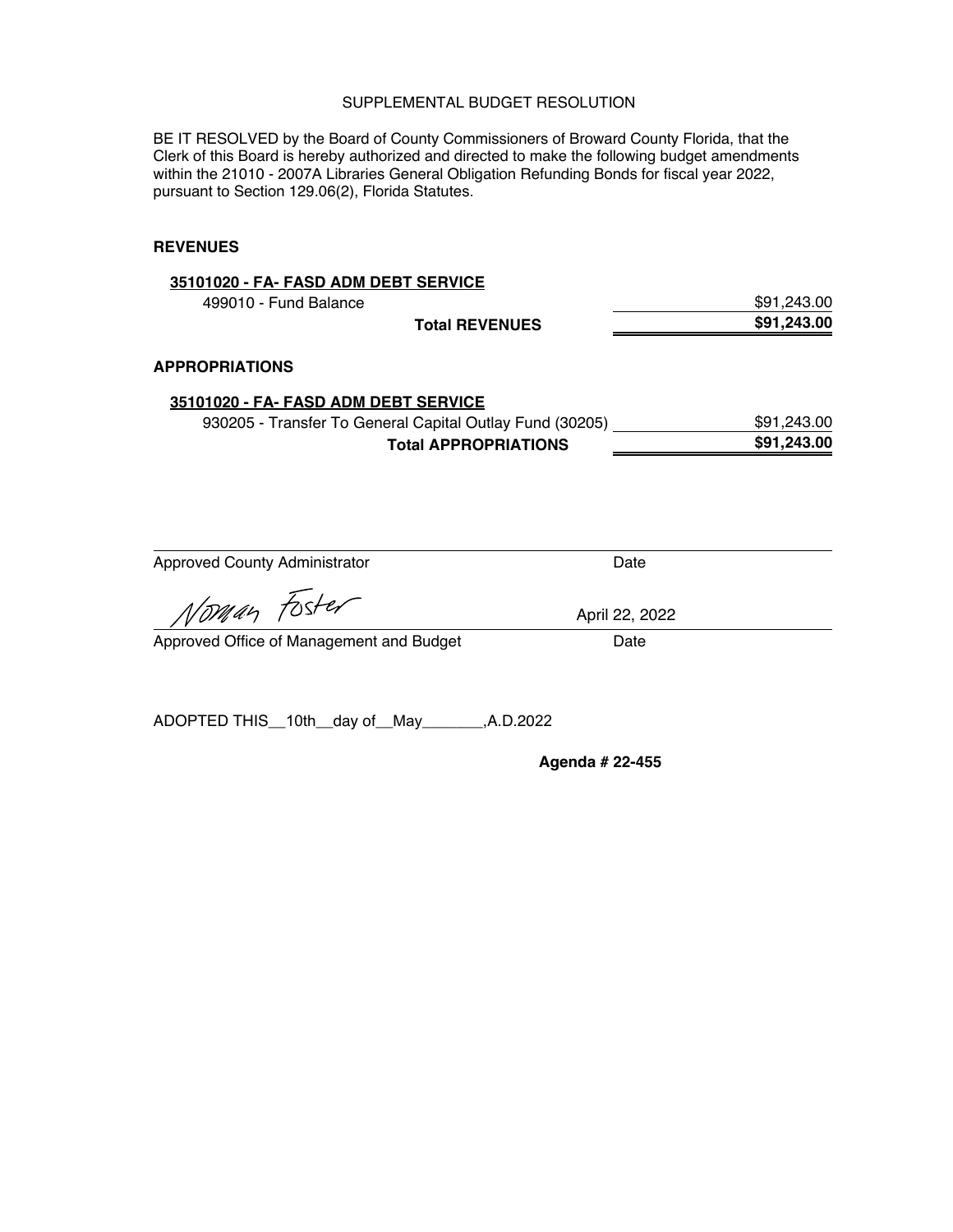BE IT RESOLVED by the Board of County Commissioners of Broward County Florida, that the Clerk of this Board is hereby authorized and directed to make the following budget amendments within the 21015 - 2007B - 2012 Parks-Land Preservation General Obligation Bonds for fiscal year 2022, pursuant to Section 129.06(2), Florida Statutes.

#### **REVENUES**

| 35101020 - FA- FASD ADM DEBT SERVICE |             |
|--------------------------------------|-------------|
| 499010 - Fund Balance                | \$80.914.00 |
| <b>Total REVENUES</b>                | \$80,914.00 |
| <b>APPROPRIATIONS</b>                |             |
| 35101020 - FA- FASD ADM DEBT SERVICE |             |
| 597040 - Bond Reserve-Debt Service   | \$80,914.00 |
| <b>Total APPROPRIATIONS</b>          | \$80,914.00 |
|                                      |             |
|                                      |             |
|                                      |             |

Approved County Administrator **Date** Date

*§* 

Approved Office of Management and Budget Date

ADOPTED THIS\_\_10th\_\_day of\_\_\_May\_,A.D.2022

**Agenda # 22-455**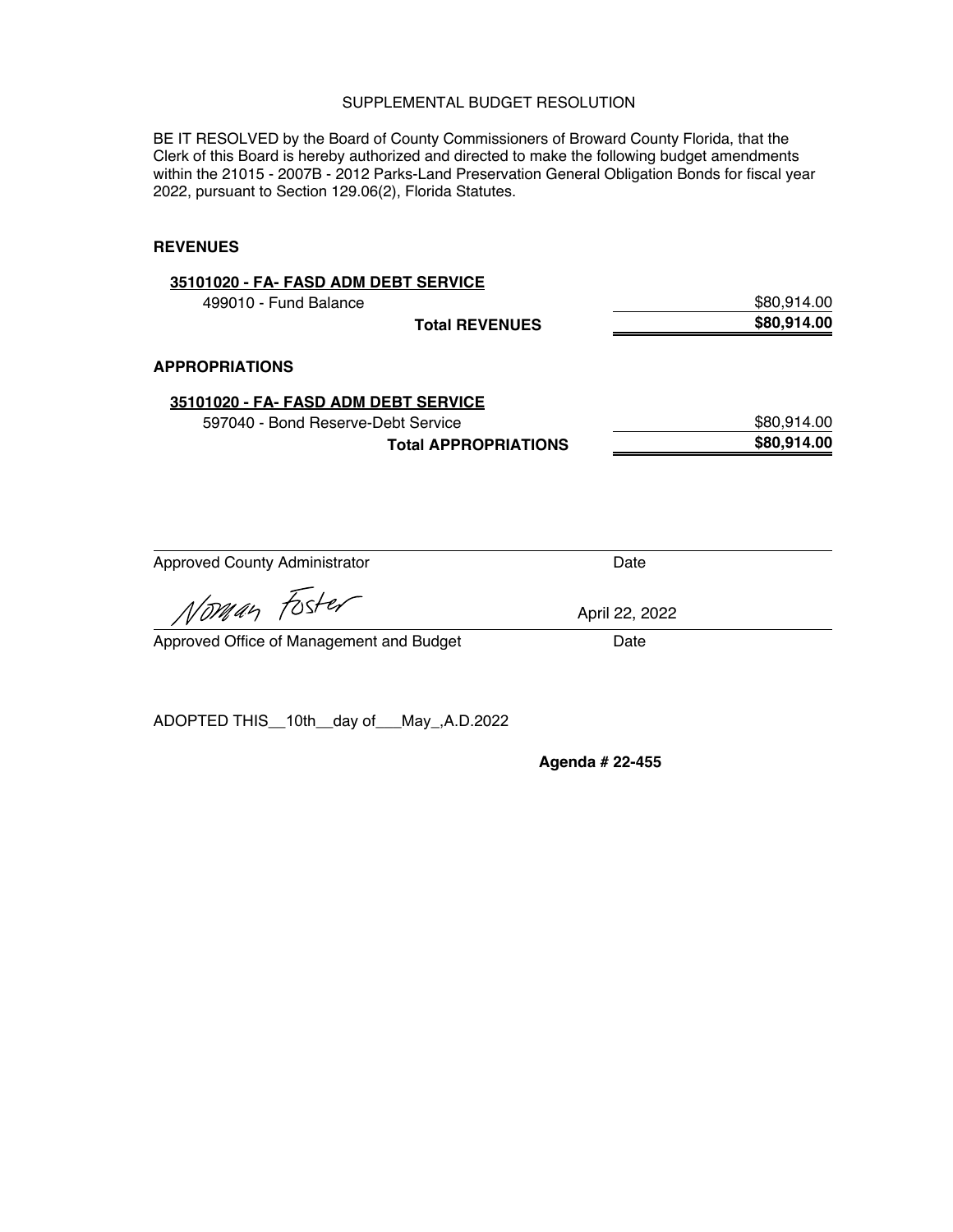BE IT RESOLVED by the Board of County Commissioners of Broward County Florida, that the Clerk of this Board is hereby authorized and directed to make the following budget amendments within the 22015 - 2017A and Series 2020 Courthouse Refunding Bonds for fiscal year 2022, pursuant to Section 129.06(2), Florida Statutes.

#### **REVENUES**

| 35101020 - FA- FASD ADM DEBT SERVICE  |                             |              |
|---------------------------------------|-----------------------------|--------------|
| 499010 - Fund Balance                 |                             | \$171,821.00 |
|                                       | <b>Total REVENUES</b>       | \$171,821.00 |
| <b>APPROPRIATIONS</b>                 |                             |              |
| 35101020 - FA- FASD ADM DEBT SERVICE  |                             |              |
| 597390 - Reserve-Trustee Debt Payment |                             | \$171,821.00 |
|                                       | <b>Total APPROPRIATIONS</b> | \$171,821.00 |
|                                       |                             |              |
|                                       |                             |              |
|                                       |                             |              |

Approved County Administrator **Date** Date

man Foster

Approved Office of Management and Budget Date

ADOPTED THIS\_\_10th\_\_\_\_day of\_\_May\_\_\_\_\_,A.D.2022

**Agenda # 22-455**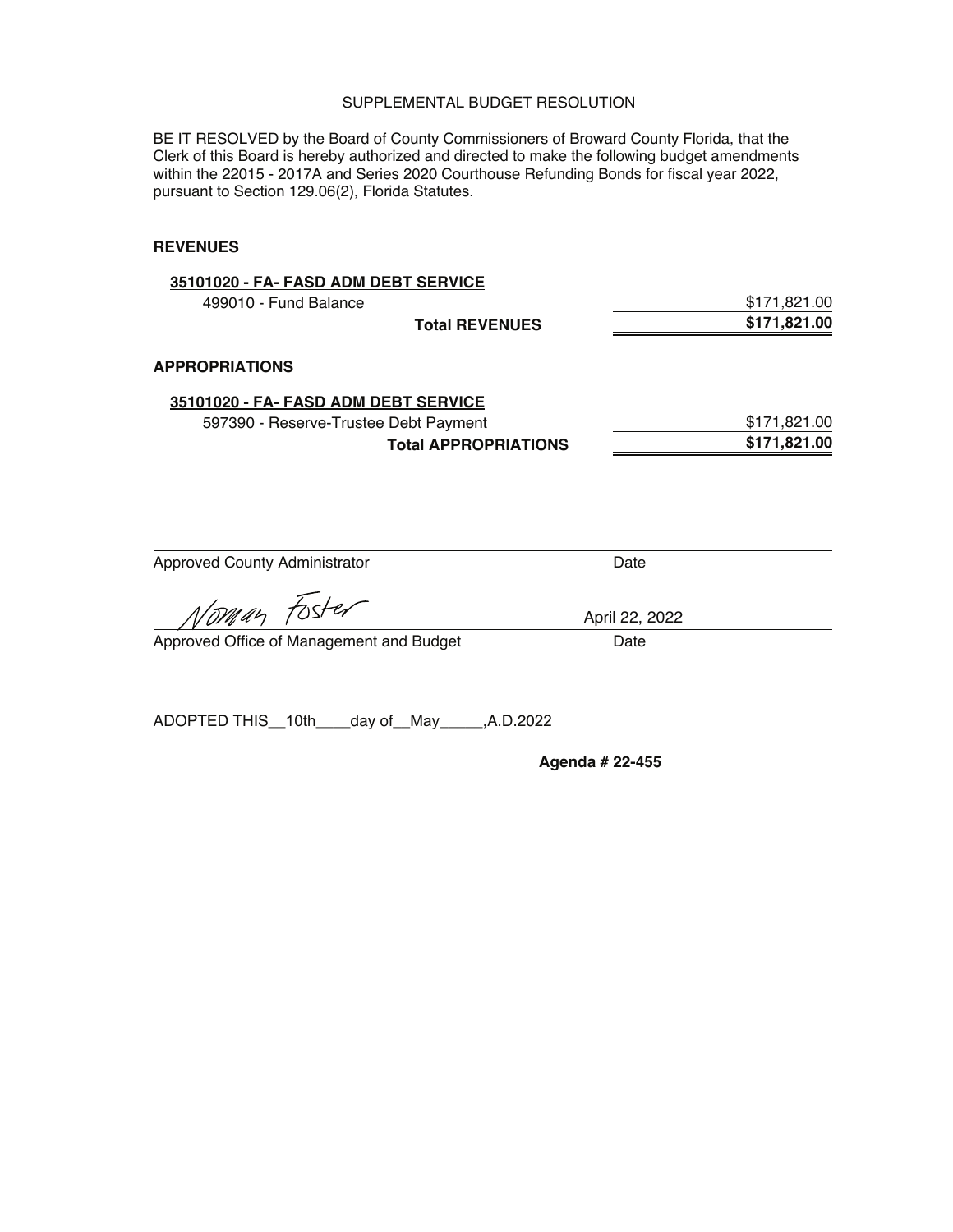BE IT RESOLVED by the Board of County Commissioners of Broward County Florida, that the Clerk of this Board is hereby authorized and directed to make the following budget amendments within the 22025 - 2021 Tourist Development Tax Revenue Bonds for fiscal year 2022, pursuant to Section 129.06(2), Florida Statutes.

#### **REVENUES**

| \$14,424,063.00 |
|-----------------|
|                 |
| \$29,120,150.00 |
| \$43,544,213.00 |
|                 |
|                 |
| \$14,424,063.00 |
|                 |

|                                    | .               |
|------------------------------------|-----------------|
| 597040 - Bond Reserve-Debt Service | \$29,120,150.00 |
| <b>Total APPROPRIATIONS</b>        | \$43,544,213.00 |
|                                    |                 |

Approved County Administrator **Date** Date

Noman Foster

Approved Office of Management and Budget Date

ADOPTED THIS\_\_10th\_\_day of\_\_May\_\_,A.D.2022

**Agenda # 22-455**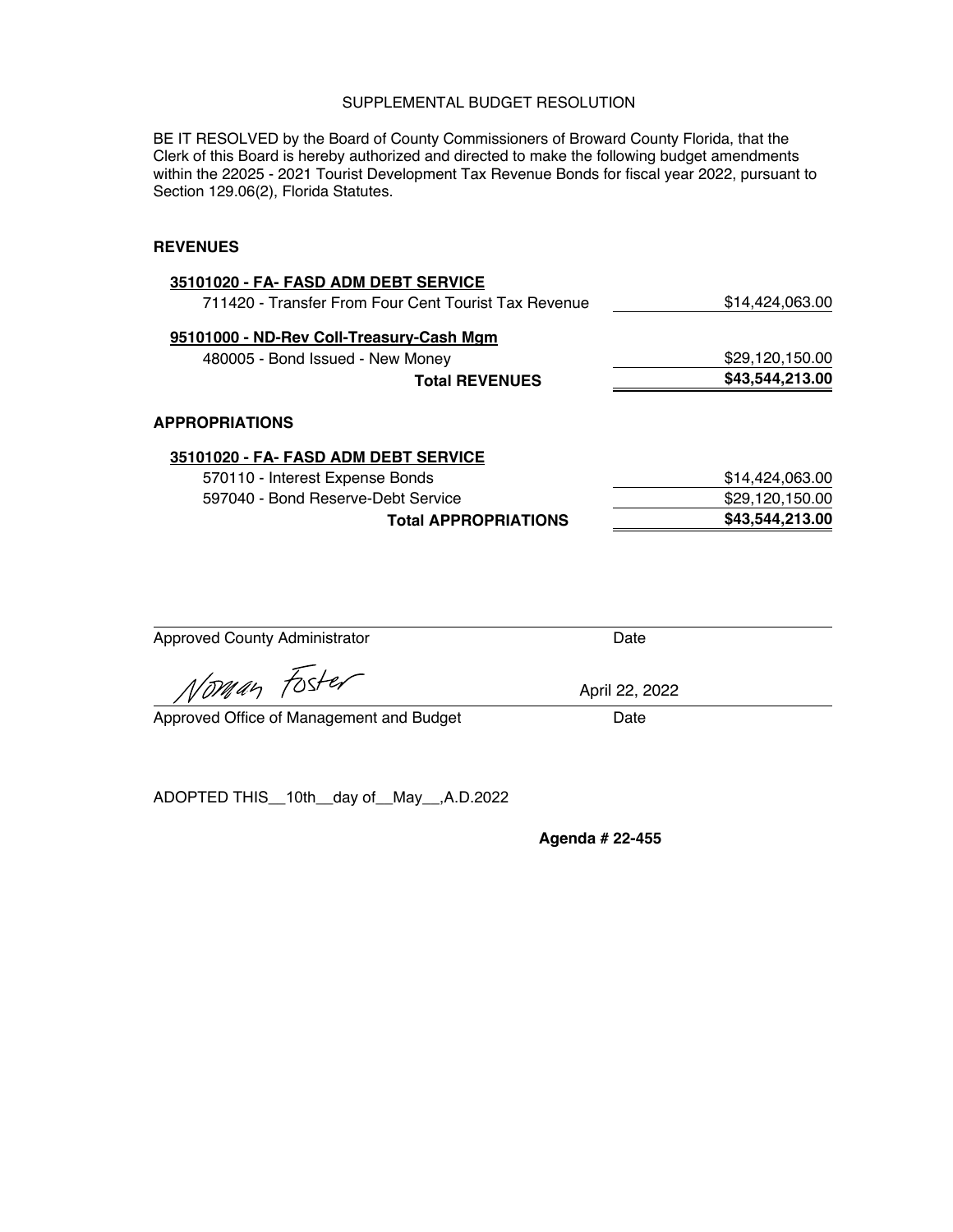BE IT RESOLVED by the Board of County Commissioners of Broward County Florida, that the Clerk of this Board is hereby authorized and directed to make the following budget amendments within the 22030 - 2022 Convention Center Hotel Revenue Bonds for fiscal year 2022, pursuant to Section 129.06(2), Florida Statutes.

#### **REVENUES**

| 95101000 - ND-Rev Coll-Treasury-Cash Mgm    |                |                 |
|---------------------------------------------|----------------|-----------------|
| 480005 - Bond Issued - New Money            |                | \$25,140,375.00 |
| <b>Total REVENUES</b>                       |                | \$25,140,375.00 |
| <b>APPROPRIATIONS</b>                       |                |                 |
| 35101020 - FA- FASD ADM DEBT SERVICE        |                |                 |
| 597040 - Bond Reserve-Debt Service          |                | \$25,140,375.00 |
| <b>Total APPROPRIATIONS</b>                 |                | \$25,140,375.00 |
| <b>Approved County Administrator</b>        | Date           |                 |
| Norman Foster                               | April 22, 2022 |                 |
| Approved Office of Management and Budget    | Date           |                 |
| ADOPTED THIS___10th___day of__May__________ | ,A.D.2022      |                 |

Agenda # 22-455